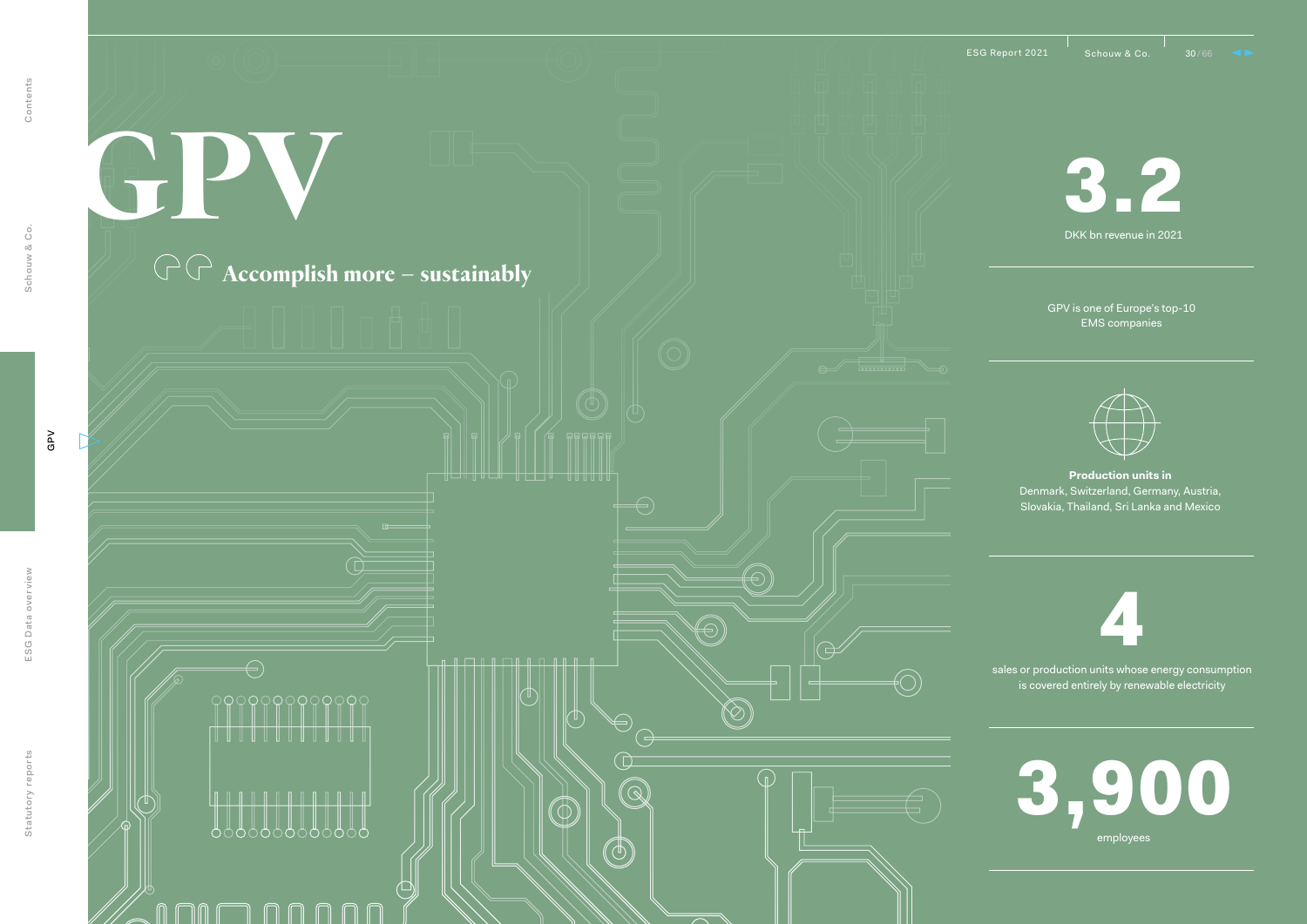# GPV's business model

GPV is a leading European EMS (Electronics Manufacturing Services) company. Core products are electronics, mechanics, cable harnessing, mechatronics (combination of electronics, mechanics and software) and associated services. GPV creates value by leveraging benefits of scale in a global production setup and by producing products more efficiently than customers can in-house. The company operates in the high mix/low-medium volume part of the EMS segment. This approach enables more customers to use the same production apparatus, helping to reduce the consumption of resources in society through more optimal capacity utilisation.

GPV

Schouw & Co. Contents

Schouw & Co.

Contents



GPV sources electronic components and plastic elements as well as steel, copper and aluminium from a range of suppliers. Sourcing is based on customer product specifications and done by order or forecasting from customers.



▷

PROCUREMENT **PROCESSING** 

Materials and components form part of different types of production processes, depending on customer needs. Typically, during a design and test phase, GPV offers to provide specialist knowledge in the production of electronics, mechanics and/ or cable-harnessing.



### ASSEMBLY

GPV offers complete box-build solutions involving assembly and testing of electronics, mechanics and cables, so customers can skip this process while being assured that their finished products comply with all quality standards.



Thanks to its international presence, GPV is able to manufacture products close to where the customers are, ensuring efficient logistics solutions and delivering quickly and true to order. GPV is able to organise freight and logistics in cooporation with external partners.



### LOGISTICS **Development of the Customers**

GPV serves some 300 internationally oriented customers within a range of industries, including industry and instruments and the cleantech, transport and medtech industries.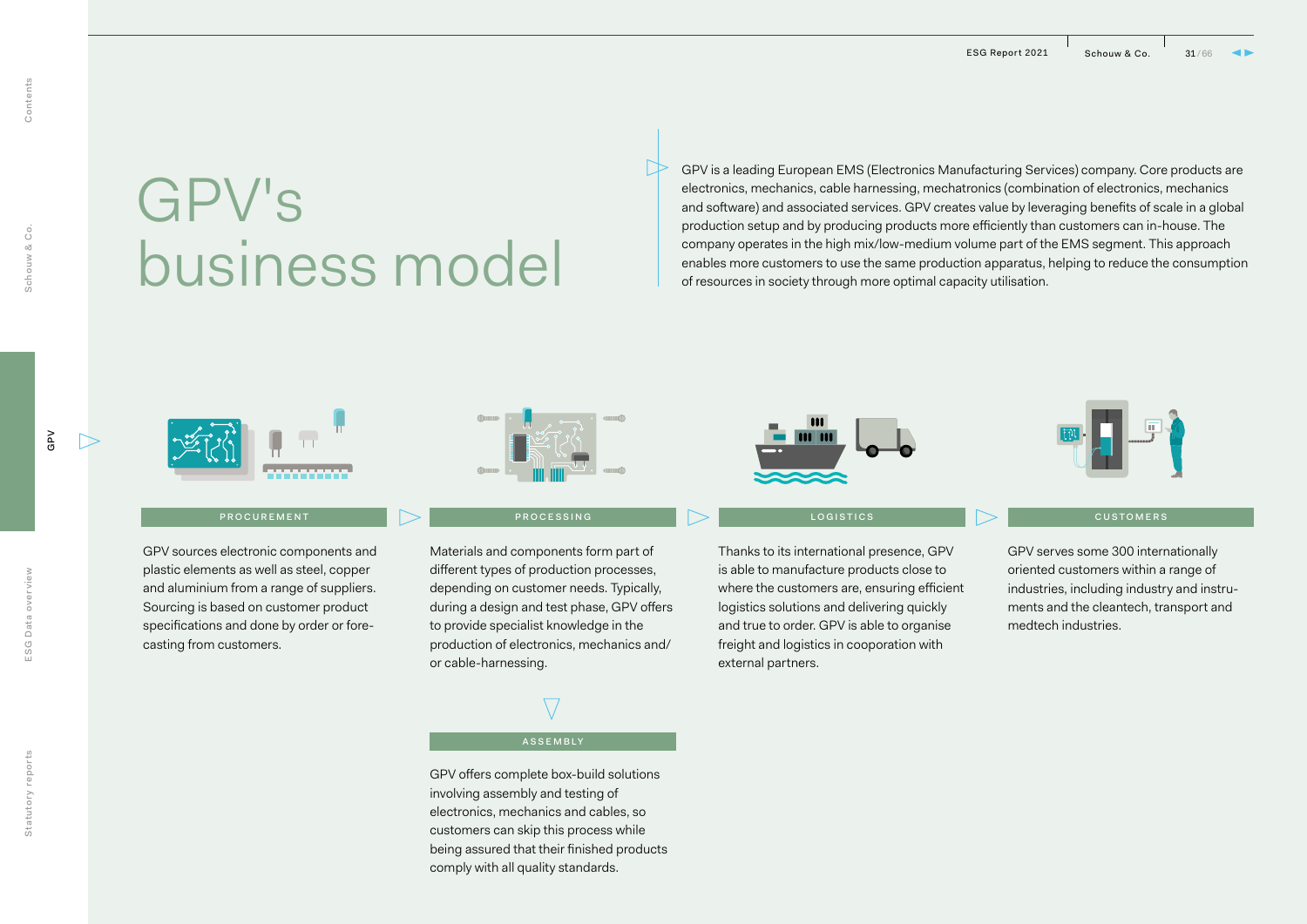$\widehat{m}$ 

into<sup>1</sup>

# 2030 ambitions

GPV has set ESG ambitions rooted in the core principle of DoMoreWithLess that build on the company's impressive achievements in 2016–2020. The company is working with ambitions under the tagline "more\* and under two of them with specific intermediate targets for 2025 in order to strengthen momentum for the next couple of years. Plans are also to develop KPIs towards 2030 for the other areas.



**More renewable energy, less scrap, and less resource consumption**

> Reduce GHG emission intensity by 50% by 2025 (Scope 1+2)



**More safety, more welfare, and more focus on next gen** 

LTIFR  $<$  1 in 2025

Develop KPI for welfare and next gen impact



**More capacity utilisation, more recycling, and more sustainable supply** 

Develop KPI for capacity utilisation

Develop recycling KPI and sustainable supply KPI

 $\triangleright$ 

Schouw & Co.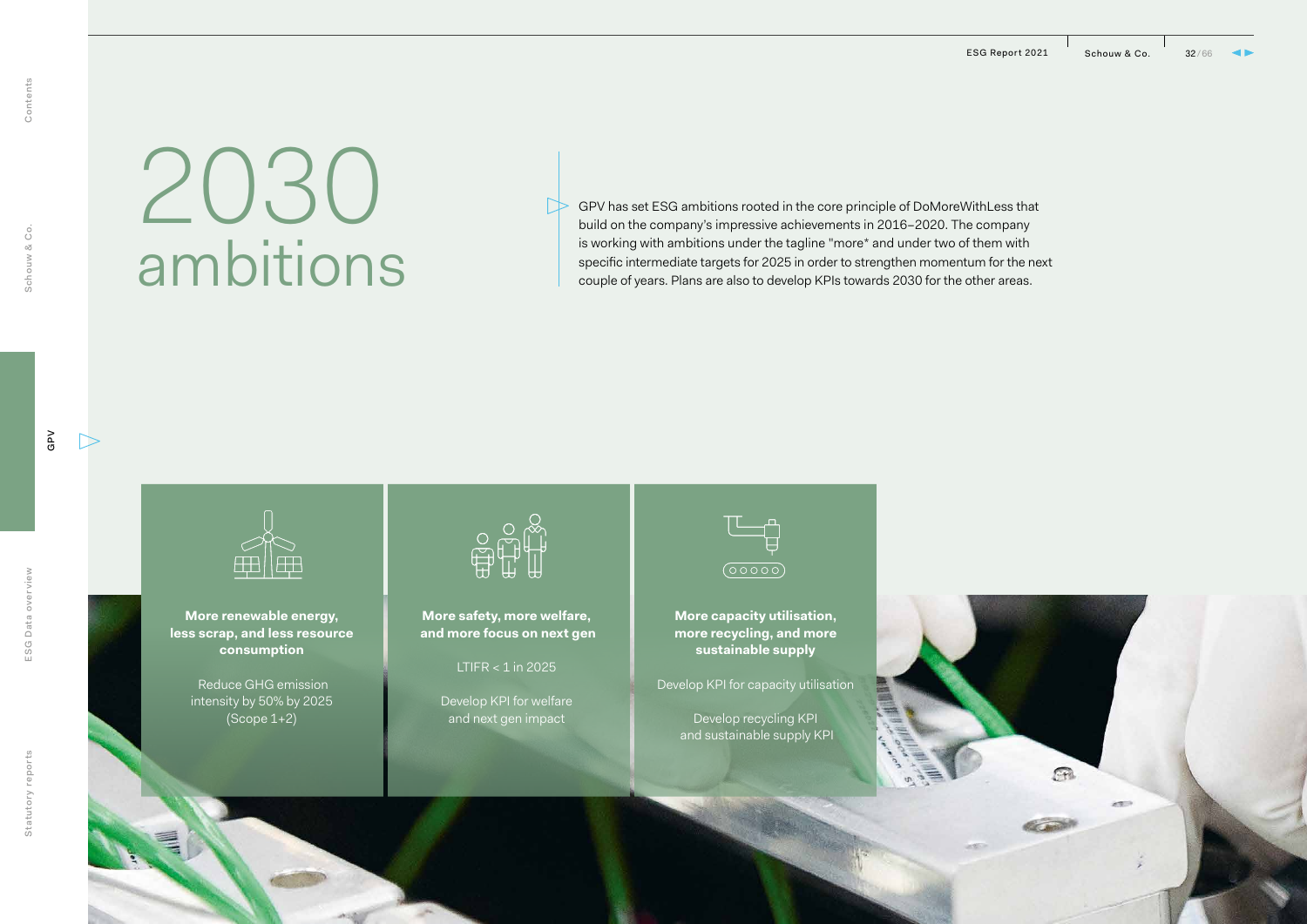## **Actions and results**

## Environment

Setting an intermediate target for the period to 2025 to reduce emission intensity by 50%, GPV is launching an ambitious effort to reduce its GHG emissions. GPV has for over a decade taken a dedicated approach to energy optimisation and to reducing the energy consumption in its processes.

### **Increasing use of renewable energy**

The company is now applying its longstanding experience in energy optimisation by focusing on GHG emissions. A key element of these efforts will inevitably be the transition to more renewable energy. Since 2020, GPV's units in Austria have been sourcing electricity from renewable sources with guarantees of origin, and the production and sales units in Germany cover their entire electricity consumption with renewable electricity as well.

GPV saw an increase in business activity in 2021 and in combination with a restructuring of activities in Asia has achieved scale benefits that have enabled the company to improve its energy efficiency. However, the overall effect of the increase in activity combined with a spike in the emission factor in Sri Lanka has increased GPV's GHG emissions from 9,207

tonnes of CO<sub>2</sub>e in 2020 to 9,860 tonnes in 2021. On the other hand, emission intensity, i.e. tonnes of CO₂e emissions per DKK million of revenue, fell by 3.1% from 3.2 tonnes of  $\mathrm{CO}_2$ e per DKK million to 3.1 tonnes.

GPV's electronics factory in Bangkok, Thailand

electronics factory in

spv's

### **Decisions on installing a solar panel system**

The company has decided to install a solar panel system at the factories in Thailand and Sri Lanka in 2022. Due to a combination of business volume and local emission factors, the Asian units are the largest contributors to GPV's overall GHG emissions, and the solar panel systems are expected to contribute to reducing future GHG emissions by a substantial margin. The savings to be achieved are expected to outweigh the investments.

### **Working strategically with sustainability**

GPV is in the process of mapping the possibilities and initiatives that will form the foundation for achieving the company's longterm objectives of its climate and environmental efforts. These efforts are strategically

commercial business strategy.

GPV is also focused on a more comprehensive environmental agenda with a main focus on, for example, managing and minimising waste in production and continually working on compliance with conflict minerals legislation and European chemicals legislation, the socalled REACH and RoHS regulations as well as other relevant legislation.  $\mathbb{X}$ 

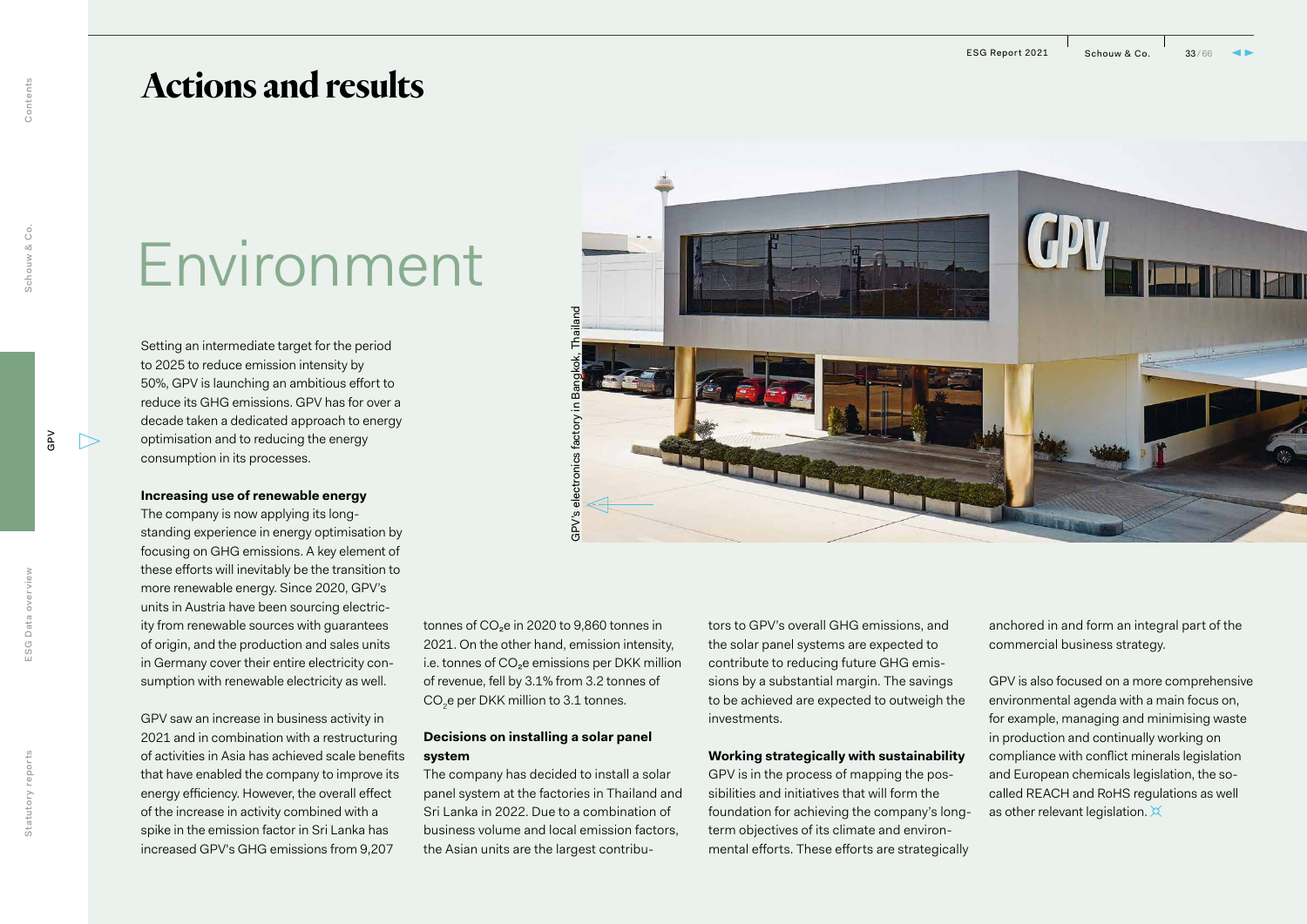## **Actions and results**

# Social

In 2021, GPV was engaged in the long-term in-house process in 2021 of rolling out and promoting awareness of its core values. These values are the foundation upon which GPV conducts its business, and the focus was on building employee awareness of the values and how they influence the employees in everyday situations. The values create a sense of cohesion and are intended to guide the employees and strengthen the company's 'One GPV' culture.

### **Employee health and safety**

The pandemic continued to impose extra precautions in 2021 and an increased focus on employee health and safety. GPV has production facilities at different locations around the world and the impact of the pandemic has varied from site to site, but it has been absolutely fundamental for the company that employees across countries and units have been able to go to work and return home safely every day. Access to testing has been a priority for GPV, offering employees on-site testing as well as vaccination, in order to keep production running and safeguard employee health and safety.



### **All production units certified according to the ISO 45001 standard**

Another three GPV production units had their management systems certified according to the ISO 45001 health and safety management standard in 2021. With all GPV

production units now certified according to this standard, GPV is able to document that its production anywhere in the world is compliant with strict health and safety requirements. Nevertheless, the LTI frequency rate increased slightly from 1.9 incidents per

million working hours in 2020 to 2.0 incidents in 2021, triggering an increased focus on initiatives to register near-misses and increase preventive efforts. These are necessary steps, because GPV has the extremely ambitious target of achieving an LTI frequency rate of less than 1 by 2025. In Thailand, for example, the company has appointed another environment, health and safety manager charged with stepping up the focus on HSE going forward.

### **Human rights and working conditions**

While GPV has updated its general risk assessment within human rights, there have been no changes to the company's overall approach of focusing mainly on the production facilities in Sri Lanka, Thailand and Mexico. Compliance with basic human rights, ILO conventions and local legislation is given particular attention at all three sites. GPV wants to continue to be an attractive place to work, and all employees must have decent and well-organised working conditions. GPV will continue its social efforts going forward and pursue new initiatives and ambitions.  $\boxtimes$